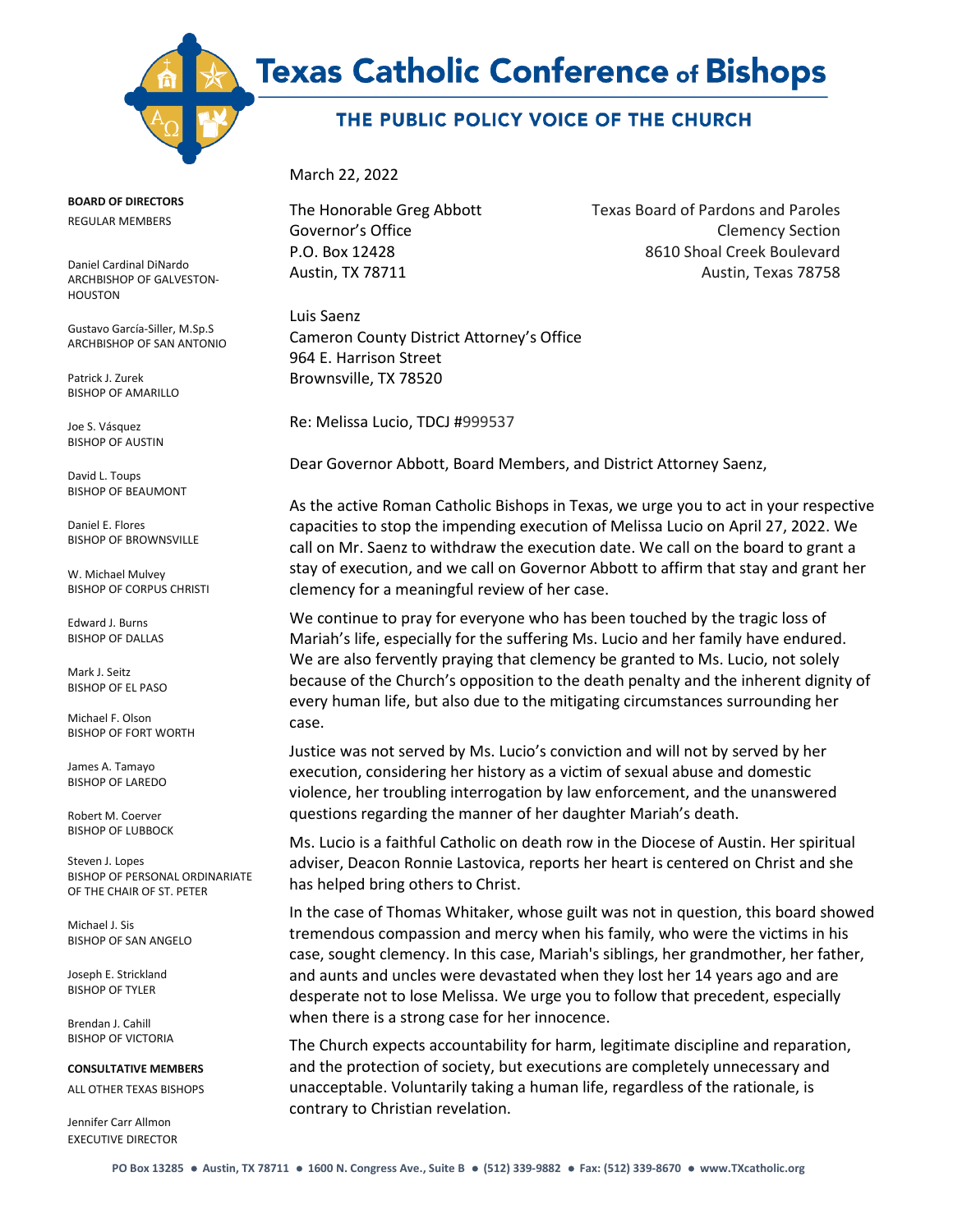The Holy Father's call to abolish the death penalty reminds us justice happens, not through punishment and vengeance, but out of a sense of responsibility beyond the present moment. Conversion, repentance and the desire to start life anew cannot be denied anyone, including those guilty of the most serious crimes.

We beseech you to commute her death sentence and conduct a meaningful review of her case to enable this family to continue the hard work of restorative justice and healing.

Yours in Christ,

Daviel Carlinel Dihardo

Archbishop of Galveston-Houston Archbishop of San Antonio

atrick f. Zurek

Bishop of Amarillo **Bishop of Austin** 

Bishop of Beaumont **Bishop of Brownsville** 

+ WM Malary

Most Reverend William Michael Mulvey Most Reverend Edward J. Burns Bishop of Corpus Christi Bishop of Dallas

 $+$  Mak  $9$  Siz

Bishop of El Paso **Bishop of Fort Worth** 

+ pmes Jamays

Bishop of Laredo Bishop of Lubbock

Most Reverend Stephen Lopes Most Reverend Michael J. Sis Bishop of the Ordinariate of the Chair of St. Peter Bishop of San Angelo

+ questais mys

Daniel Cardinal DiNardo **Most Reverend Gustavo García-Siller** Most Reverend Gustavo García-Siller

Most Reverend Patrick J. Zurek Most Reverend Joe S. Vásquez

+Wanner Herez

Most Reverend David L. Toups Most Reverend Daniel E. Flores

 $+28-2$  $\lambda$ 

+ Michael F. Clean

Most Reverend Mark J. Seitz **Most Reverend Michael F. Olson** Most Reverend Michael F. Olson

+ Blobat Mr. Coem

Most Reverend James A. Tamayo Most Reverend Robert M. Coerver

 $+$  / killed A. S.